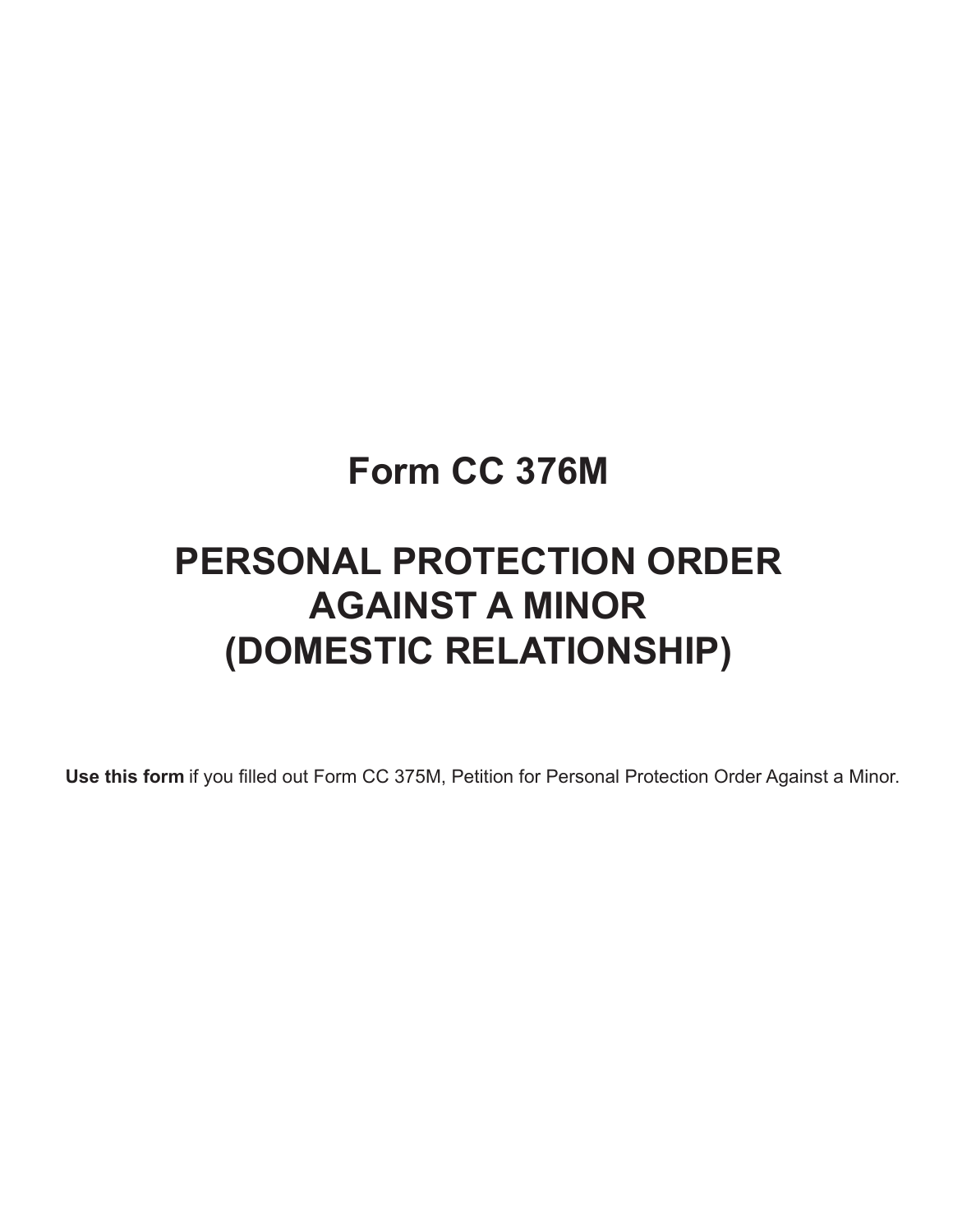### **INSTRUCTIONS FOR COMPLETING "PERSONAL PROTECTION ORDER AGAINST A MINOR"**

#### **Please print neatly. Press firmly since you are printing on 6 copies.**

Items A through E must be completed before you give this form to the court clerk. Please read the instructions for each item. Then fill in the correct information for that item on the form.

- If you checked box  $(\mathbf{H})$  on Form CC 375M, check the box "Ex Parte."
- $\mathbf{B}$  Fill in the "Case No." from Form CC 375M.
- **C** Fill in the "petitioner" and "respondent" the same way you did on Form CC 375M. **If you want your address and telephone number to be kept from the respondent, do not write your address here. Put in the address of a relative or friend or a post office box where the court can contact you.**
- **D** Write in the respondent's name and as much of the other information as you know. This information will help the police to identify the respondent if he or she disobeys the restraining order. Be sure to identify the respondent accurately. **The race, sex, and date of birth are required for law enforcement to enter an order on the Law Enforcement Information Network (LEIN).**
- **E** Write in the name(s) and address(es) of the respondent's parent(s), guardian(s), or custodian(s).

The court will complete the rest of this form.

**NOTE:** There are only 6 copies of this form. You will need to make extra copies of this form for each parent, guardian, or custodian of the respondent.

#### **You must read the booklet "Instructions for Personal Protection Orders" for directions on the legal process.**

- If you asked for an ex parte order (order without a hearing), read pages 3 and 4 of the booklet.
- If you did not ask for an ex parte order or the judge refuses to sign an ex parte order, read pages 5 and 6 of the booklet.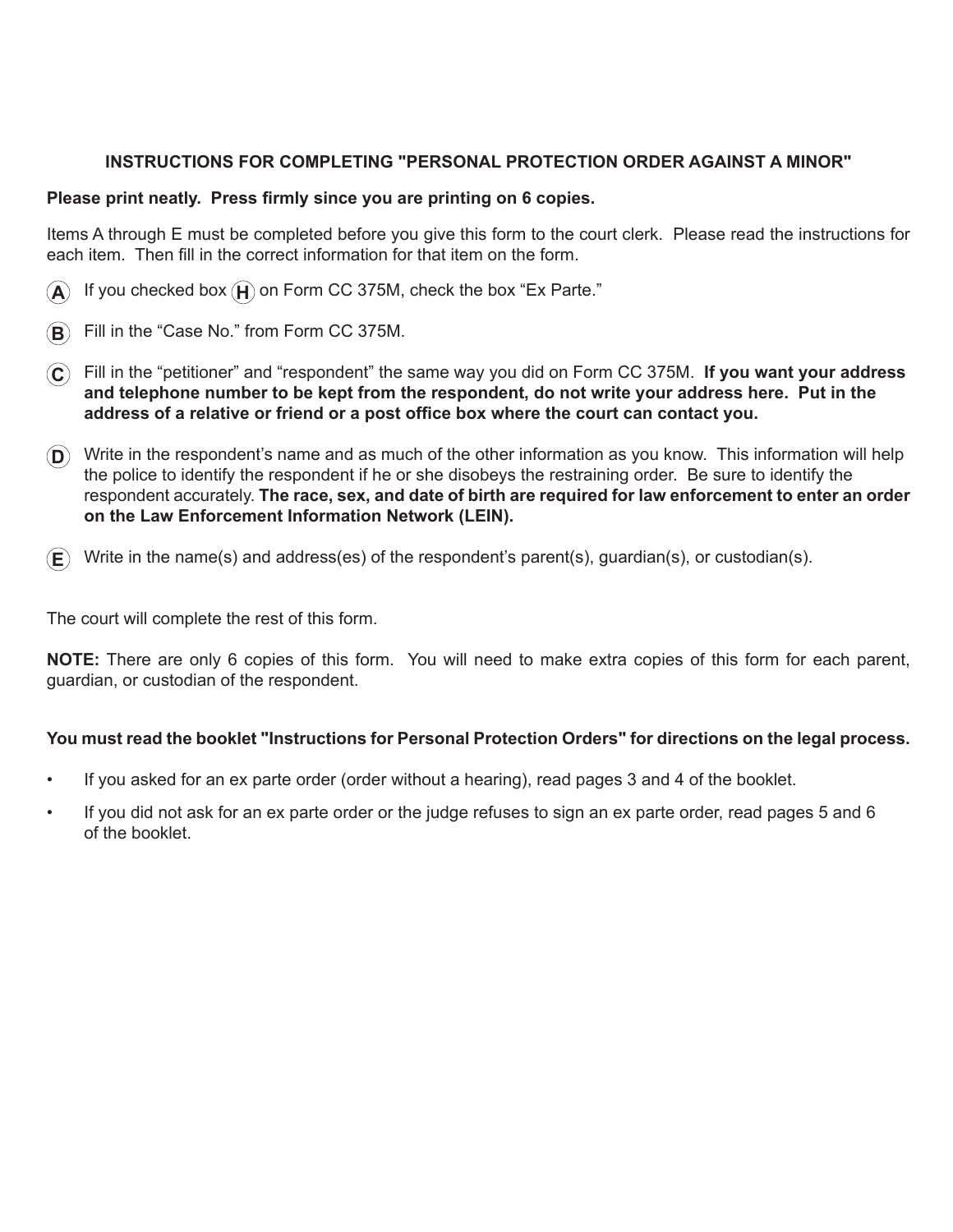the mouse to each item. Select check box items<br>Approved, SCAO Complete items A through E using the instructions. Fill out the form by tabbing to each item or moving Approve

Original - Court 1st copy - Law enforcement agency (file)(green) 2nd copy - Respondent (blue)

3rd copy - Petitioner (pink) 4th copy - Return (yellow) 5th copy - Return (goldenrod)

| 30th                      | <b>STATE OF MICHIGAN</b><br><b>JUDICIAL CIRCUIT</b>                                                                                                                                                                                                                                                                                                                                                                                                                                                                                                                                                                                                                                                                                                                                                                                                                                                                                                                                                                                                                                                                                                                 | PERSONAL PROTECTION ORDER AGAINST<br>A MINOR (DOMESTIC RELATIONSHIP)                                           |              |                                                                       |                                                   | $\mathbf{B})$ | <b>CASE NO.</b>                    | PI                  |
|---------------------------|---------------------------------------------------------------------------------------------------------------------------------------------------------------------------------------------------------------------------------------------------------------------------------------------------------------------------------------------------------------------------------------------------------------------------------------------------------------------------------------------------------------------------------------------------------------------------------------------------------------------------------------------------------------------------------------------------------------------------------------------------------------------------------------------------------------------------------------------------------------------------------------------------------------------------------------------------------------------------------------------------------------------------------------------------------------------------------------------------------------------------------------------------------------------|----------------------------------------------------------------------------------------------------------------|--------------|-----------------------------------------------------------------------|---------------------------------------------------|---------------|------------------------------------|---------------------|
|                           | COUNTY <sup>[A]</sup><br>Ingham                                                                                                                                                                                                                                                                                                                                                                                                                                                                                                                                                                                                                                                                                                                                                                                                                                                                                                                                                                                                                                                                                                                                     | <b>EX PARTE</b><br>PAGE 1 OF 2                                                                                 |              |                                                                       |                                                   |               |                                    |                     |
| <b>ORI</b><br>MI-         | Court address 313 West Kalamazoo Street, Lansing, MI 48933                                                                                                                                                                                                                                                                                                                                                                                                                                                                                                                                                                                                                                                                                                                                                                                                                                                                                                                                                                                                                                                                                                          |                                                                                                                |              |                                                                       |                                                   |               | $(517)$ 483-6500                   | Court telephone no. |
| $\copyright$              | Petitioner's name                                                                                                                                                                                                                                                                                                                                                                                                                                                                                                                                                                                                                                                                                                                                                                                                                                                                                                                                                                                                                                                                                                                                                   |                                                                                                                |              | Respondent's name, address, and telephone no.                         |                                                   |               |                                    |                     |
|                           | Address and telephone no. where the court can reach petitioner                                                                                                                                                                                                                                                                                                                                                                                                                                                                                                                                                                                                                                                                                                                                                                                                                                                                                                                                                                                                                                                                                                      |                                                                                                                | $\mathsf{v}$ |                                                                       |                                                   |               |                                    |                     |
| $\circledR$               | Full name of respondent (type or print)*                                                                                                                                                                                                                                                                                                                                                                                                                                                                                                                                                                                                                                                                                                                                                                                                                                                                                                                                                                                                                                                                                                                            |                                                                                                                |              |                                                                       |                                                   |               | Driver's license number (if known) |                     |
|                           | Height<br>Weight<br>Race*                                                                                                                                                                                                                                                                                                                                                                                                                                                                                                                                                                                                                                                                                                                                                                                                                                                                                                                                                                                                                                                                                                                                           | Date of birth or Age* Hair color Eye color<br>lSex*                                                            |              |                                                                       | Other identifying information                     |               |                                    |                     |
|                           | *These items must be filled in for the police/sheriff to enter on LEIN; the other items are not required but are helpful.                                                                                                                                                                                                                                                                                                                                                                                                                                                                                                                                                                                                                                                                                                                                                                                                                                                                                                                                                                                                                                           |                                                                                                                |              |                                                                       |                                                   |               |                                    |                     |
| $\left(\mathbf{E}\right)$ | Full name of respondent's parent, guardian, custodian (type or print)                                                                                                                                                                                                                                                                                                                                                                                                                                                                                                                                                                                                                                                                                                                                                                                                                                                                                                                                                                                                                                                                                               |                                                                                                                |              | Full name of respondent's parent, guardian, custodian (type or print) |                                                   |               |                                    |                     |
|                           | Address and telephone no. if different from above                                                                                                                                                                                                                                                                                                                                                                                                                                                                                                                                                                                                                                                                                                                                                                                                                                                                                                                                                                                                                                                                                                                   |                                                                                                                |              |                                                                       | Address and telephone no. if different from above |               |                                    |                     |
|                           | **Needed for NCIC entry                                                                                                                                                                                                                                                                                                                                                                                                                                                                                                                                                                                                                                                                                                                                                                                                                                                                                                                                                                                                                                                                                                                                             | _Judge:__                                                                                                      |              |                                                                       |                                                   |               |                                    |                     |
|                           | 1. This order is entered                                                                                                                                                                                                                                                                                                                                                                                                                                                                                                                                                                                                                                                                                                                                                                                                                                                                                                                                                                                                                                                                                                                                            | $\Box$ **after hearing.<br>$\Box$ without a hearing.                                                           |              |                                                                       |                                                   |               |                                    | Bar no.             |
|                           | THE COURT FINDS:                                                                                                                                                                                                                                                                                                                                                                                                                                                                                                                                                                                                                                                                                                                                                                                                                                                                                                                                                                                                                                                                                                                                                    |                                                                                                                |              |                                                                       |                                                   |               |                                    |                     |
|                           | $\Box$ 2. A petition requested respondent be prohibited from entry onto the premises, and either the petitioner has property interest<br>in the premises, or respondent does not have a property interest in the premises.<br>$\Box$ 3. The respondent is less than 18 years of age, is unemancipated, and is <b>not</b> the minor child of the petitioner.<br>$\Box$ 4. The petitioner is less than 18 years of age, is unemancipated, and is not the minor child of the respondent.<br>5. The petitioner requested an exparte order, which should be entered without notice because irreparable injury, loss, or damage<br>will result from delay required to give notice or notice itself will precipitate adverse action before an order can be issued.<br>$\Box$ 6. The respondent poses a credible threat to the physical safety of the petitioner and/or a child of the petitioner.<br>$\Box$ 7. The respondent $\Box$ **is the spouse or former spouse of the petitioner, had a child in common with the petitioner, or<br>is residing or had resided in the same household as the petitioner. $\Box$ has or had a dating relationship with the petitioner. |                                                                                                                |              |                                                                       |                                                   |               |                                    |                     |
|                           | IT IS ORDERED:                                                                                                                                                                                                                                                                                                                                                                                                                                                                                                                                                                                                                                                                                                                                                                                                                                                                                                                                                                                                                                                                                                                                                      |                                                                                                                |              |                                                                       |                                                   |               |                                    |                     |
| 8.                        | <b>Name</b>                                                                                                                                                                                                                                                                                                                                                                                                                                                                                                                                                                                                                                                                                                                                                                                                                                                                                                                                                                                                                                                                                                                                                         | is prohibited from: which is a state of the state of the state of the state of the state of the state of the s |              |                                                                       |                                                   |               |                                    |                     |
|                           | $\Box$ a. entering onto property where petitioner lives.                                                                                                                                                                                                                                                                                                                                                                                                                                                                                                                                                                                                                                                                                                                                                                                                                                                                                                                                                                                                                                                                                                            |                                                                                                                |              |                                                                       |                                                   |               |                                    |                     |
|                           |                                                                                                                                                                                                                                                                                                                                                                                                                                                                                                                                                                                                                                                                                                                                                                                                                                                                                                                                                                                                                                                                                                                                                                     |                                                                                                                |              |                                                                       |                                                   |               |                                    |                     |
|                           | c. assaulting, attacking, beating, molesting, or wounding Name                                                                                                                                                                                                                                                                                                                                                                                                                                                                                                                                                                                                                                                                                                                                                                                                                                                                                                                                                                                                                                                                                                      |                                                                                                                |              |                                                                       |                                                   |               |                                    |                     |
|                           | $\Box$ d. removing minor children from petitioner who has legal custody, except as allowed by custody or parenting-time order<br>provided removal of the children does not violate other conditions of this order. An existing custody order is dated                                                                                                                                                                                                                                                                                                                                                                                                                                                                                                                                                                                                                                                                                                                                                                                                                                                                                                               |                                                                                                                |              |                                                                       |                                                   |               |                                    |                     |
|                           |                                                                                                                                                                                                                                                                                                                                                                                                                                                                                                                                                                                                                                                                                                                                                                                                                                                                                                                                                                                                                                                                                                                                                                     |                                                                                                                |              |                                                                       |                                                   |               |                                    |                     |
|                           |                                                                                                                                                                                                                                                                                                                                                                                                                                                                                                                                                                                                                                                                                                                                                                                                                                                                                                                                                                                                                                                                                                                                                                     | (CEE CECONID DACE)                                                                                             |              |                                                                       |                                                   |               |                                    |                     |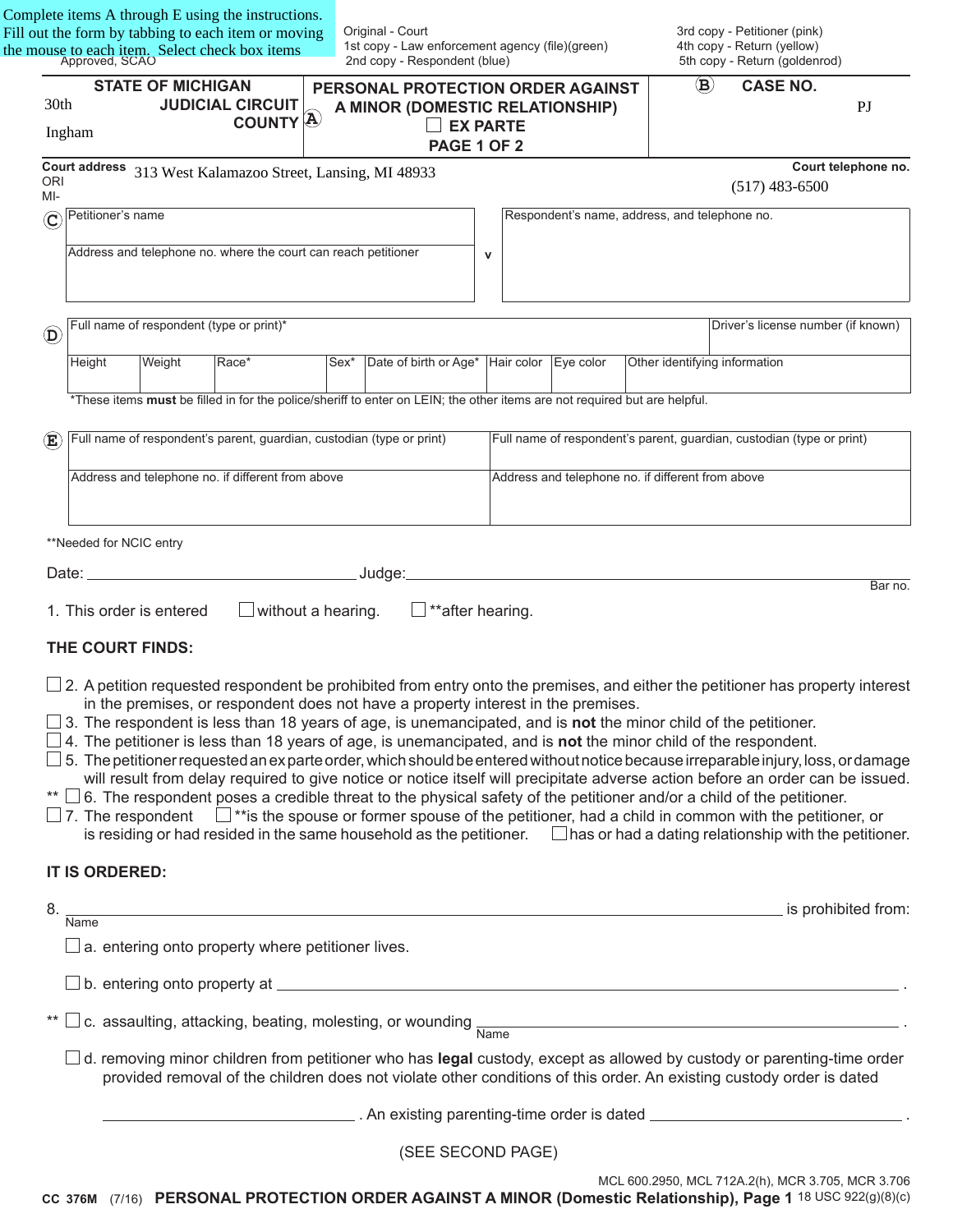| Approved, SCAO<br><b>STATE OF MICHIGAN</b><br><b>JUDICIAL CIRCUIT</b><br>30th<br>COUNTY <sup>[A]</sup><br>Ingham                                                                                                                                                                                                                                                                                                                                                                                                                                                                                                                                                                                                                                                                                                                                                                                                                                                                                                                                                                                                                                                                                                                                                                                                                                                                                                                                                                                                                                                                                                                                                                                                                                                   |                                                                                                                                                                                                                                                                                                                                                                                                                                                                                                                                                                                                                                                                                                                                                                                                                                                                                                                                                                                                                                                                                                                                                                                                                                                                                                                                                                                                                   | Original - Court<br>1st copy - Law enforcement agency (file)(green)<br>2nd copy - Respondent (blue)           |              |                   | 3rd copy - Petitioner (pink)<br>4th copy - Return (yellow)<br>5th copy - Return (goldenrod) |                       |  |
|--------------------------------------------------------------------------------------------------------------------------------------------------------------------------------------------------------------------------------------------------------------------------------------------------------------------------------------------------------------------------------------------------------------------------------------------------------------------------------------------------------------------------------------------------------------------------------------------------------------------------------------------------------------------------------------------------------------------------------------------------------------------------------------------------------------------------------------------------------------------------------------------------------------------------------------------------------------------------------------------------------------------------------------------------------------------------------------------------------------------------------------------------------------------------------------------------------------------------------------------------------------------------------------------------------------------------------------------------------------------------------------------------------------------------------------------------------------------------------------------------------------------------------------------------------------------------------------------------------------------------------------------------------------------------------------------------------------------------------------------------------------------|-------------------------------------------------------------------------------------------------------------------------------------------------------------------------------------------------------------------------------------------------------------------------------------------------------------------------------------------------------------------------------------------------------------------------------------------------------------------------------------------------------------------------------------------------------------------------------------------------------------------------------------------------------------------------------------------------------------------------------------------------------------------------------------------------------------------------------------------------------------------------------------------------------------------------------------------------------------------------------------------------------------------------------------------------------------------------------------------------------------------------------------------------------------------------------------------------------------------------------------------------------------------------------------------------------------------------------------------------------------------------------------------------------------------|---------------------------------------------------------------------------------------------------------------|--------------|-------------------|---------------------------------------------------------------------------------------------|-----------------------|--|
|                                                                                                                                                                                                                                                                                                                                                                                                                                                                                                                                                                                                                                                                                                                                                                                                                                                                                                                                                                                                                                                                                                                                                                                                                                                                                                                                                                                                                                                                                                                                                                                                                                                                                                                                                                    |                                                                                                                                                                                                                                                                                                                                                                                                                                                                                                                                                                                                                                                                                                                                                                                                                                                                                                                                                                                                                                                                                                                                                                                                                                                                                                                                                                                                                   | PERSONAL PROTECTION ORDER AGAINST<br>A MINOR (DOMESTIC RELATIONSHIP)<br><b>EX PARTE</b><br><b>PAGE 2 OF 2</b> |              |                   | $\bf (\mathbf B)$                                                                           | <b>CASE NO.</b><br>PI |  |
|                                                                                                                                                                                                                                                                                                                                                                                                                                                                                                                                                                                                                                                                                                                                                                                                                                                                                                                                                                                                                                                                                                                                                                                                                                                                                                                                                                                                                                                                                                                                                                                                                                                                                                                                                                    | Court address 313 West Kalamazoo Street, Lansing, MI 48933                                                                                                                                                                                                                                                                                                                                                                                                                                                                                                                                                                                                                                                                                                                                                                                                                                                                                                                                                                                                                                                                                                                                                                                                                                                                                                                                                        |                                                                                                               |              |                   |                                                                                             | Court telephone no.   |  |
| ORI<br>MI-                                                                                                                                                                                                                                                                                                                                                                                                                                                                                                                                                                                                                                                                                                                                                                                                                                                                                                                                                                                                                                                                                                                                                                                                                                                                                                                                                                                                                                                                                                                                                                                                                                                                                                                                                         |                                                                                                                                                                                                                                                                                                                                                                                                                                                                                                                                                                                                                                                                                                                                                                                                                                                                                                                                                                                                                                                                                                                                                                                                                                                                                                                                                                                                                   |                                                                                                               |              |                   |                                                                                             | $(517)$ 483-6500      |  |
| $\left( \mathbf{C}\right)$                                                                                                                                                                                                                                                                                                                                                                                                                                                                                                                                                                                                                                                                                                                                                                                                                                                                                                                                                                                                                                                                                                                                                                                                                                                                                                                                                                                                                                                                                                                                                                                                                                                                                                                                         | Petitioner's name                                                                                                                                                                                                                                                                                                                                                                                                                                                                                                                                                                                                                                                                                                                                                                                                                                                                                                                                                                                                                                                                                                                                                                                                                                                                                                                                                                                                 |                                                                                                               | $\mathsf{V}$ | Respondent's name |                                                                                             |                       |  |
| IT IS FURTHER ORDERED:<br>8. (continued from page 1)<br>** $\Box$ e. stalking as defined under MCL 750.411h and MCL 750.411i, which includes but is not limited to:<br>$\Box$ following or appearing within sight of the petitioner.<br>appearing at workplace/residence of the petitioner.<br>approaching or confronting the petitioner in a public place or on private property.<br>entering onto or remaining on property owned, leased, or occupied by the petitioner.<br>$\Box$ sending mail/other communications to the petitioner.<br>$\Box$ contacting the petitioner by telephone.<br>placing an object on or delivering an object to property owned, leased, or occupied by the petitioner.<br>$\Box$ f. interfering with petitioner's efforts to remove his/her children or personal property from premises solely owned<br>or leased by respondent.<br>g. threatening to kill or physically injure<br>Name<br>employment or educational relationship or environment.<br>$\Box$ i. having access to information in records concerning a minor child of petitioner and respondent that will reveal petitioner's<br>address, telephone number, or employment address or that will reveal the child's address or telephone number.<br>$\Box$ j. intentionally causing petitioner mental distress or exerting control over petitioner by:<br>injuring, killing, torturing, or neglecting, or threatening to injure, kill, torture, or neglect any animal in which petitioner<br>has an ownership interest.<br>$\Box$ removing any animal from his/her possession in which petitioner has an ownership interest.<br>retaining or obtaining possession of any animal in which petitioner has an ownership interest.<br>k. purchasing or possessing a firearm. |                                                                                                                                                                                                                                                                                                                                                                                                                                                                                                                                                                                                                                                                                                                                                                                                                                                                                                                                                                                                                                                                                                                                                                                                                                                                                                                                                                                                                   |                                                                                                               |              |                   |                                                                                             |                       |  |
|                                                                                                                                                                                                                                                                                                                                                                                                                                                                                                                                                                                                                                                                                                                                                                                                                                                                                                                                                                                                                                                                                                                                                                                                                                                                                                                                                                                                                                                                                                                                                                                                                                                                                                                                                                    | $\Box$ I. other: $\_$<br>9. As a result of this order, federal and/or state law may prohibit you from possessing or purchasing ammunition or a firearm<br>(including a rifle, pistol, or revolver).<br>10. a. If the respondent is 17 years of age or more, violation of this order subjects the respondent to immediate arrest and to<br>the civil and criminal contempt powers of the court. If found guilty of a violation, the respondent shall be imprisoned for<br>not more than 93 days and may be fined not more than \$500.00.<br>b. If the respondent is less than 17 years of age, violation of this order subjects the respondent to immediate<br>apprehension or being taken into custody. If found guilty of a violation, the respondent shall be subject to the dispositional<br>alternatives listed in MCL 712A.18.<br>11. This order is effective when signed, enforceable immediately, and remains in effect until ____<br>This order is enforceable anywhere in this state by any law enforcement agency when signed by a judge, and upon service,<br>may also be enforced by another state, an Indian tribe, or a territory of the United States. If respondent violates this order<br>in a jurisdiction other than this state, respondent is subject to enforcement and penalties of the state, Indian tribe, or United<br>States territory under whose jurisdiction the violation occurred. |                                                                                                               |              |                   |                                                                                             |                       |  |
|                                                                                                                                                                                                                                                                                                                                                                                                                                                                                                                                                                                                                                                                                                                                                                                                                                                                                                                                                                                                                                                                                                                                                                                                                                                                                                                                                                                                                                                                                                                                                                                                                                                                                                                                                                    | 12. The court clerk shall file this order with $\frac{1}{\text{Name of law enforcement agency}}$<br>who will enter it into the LEIN.<br>13. The respondent may file a motion to modify or terminate this order. If this is an ex parte order, a motion to modify or<br>terminate this order and a requrest for a hearing must be made within 14 days after the respondent has been served or<br>has received actual notice of this order. Forms and instructions are available from the clerk of the court.<br>14. A motion to extend the order must be filed 3 days before the expiration date in item 11 or else a new petition must be filed.<br>15. Other:                                                                                                                                                                                                                                                                                                                                                                                                                                                                                                                                                                                                                                                                                                                                                    |                                                                                                               |              |                   |                                                                                             |                       |  |

| Date and time issued | Judge |  |
|----------------------|-------|--|